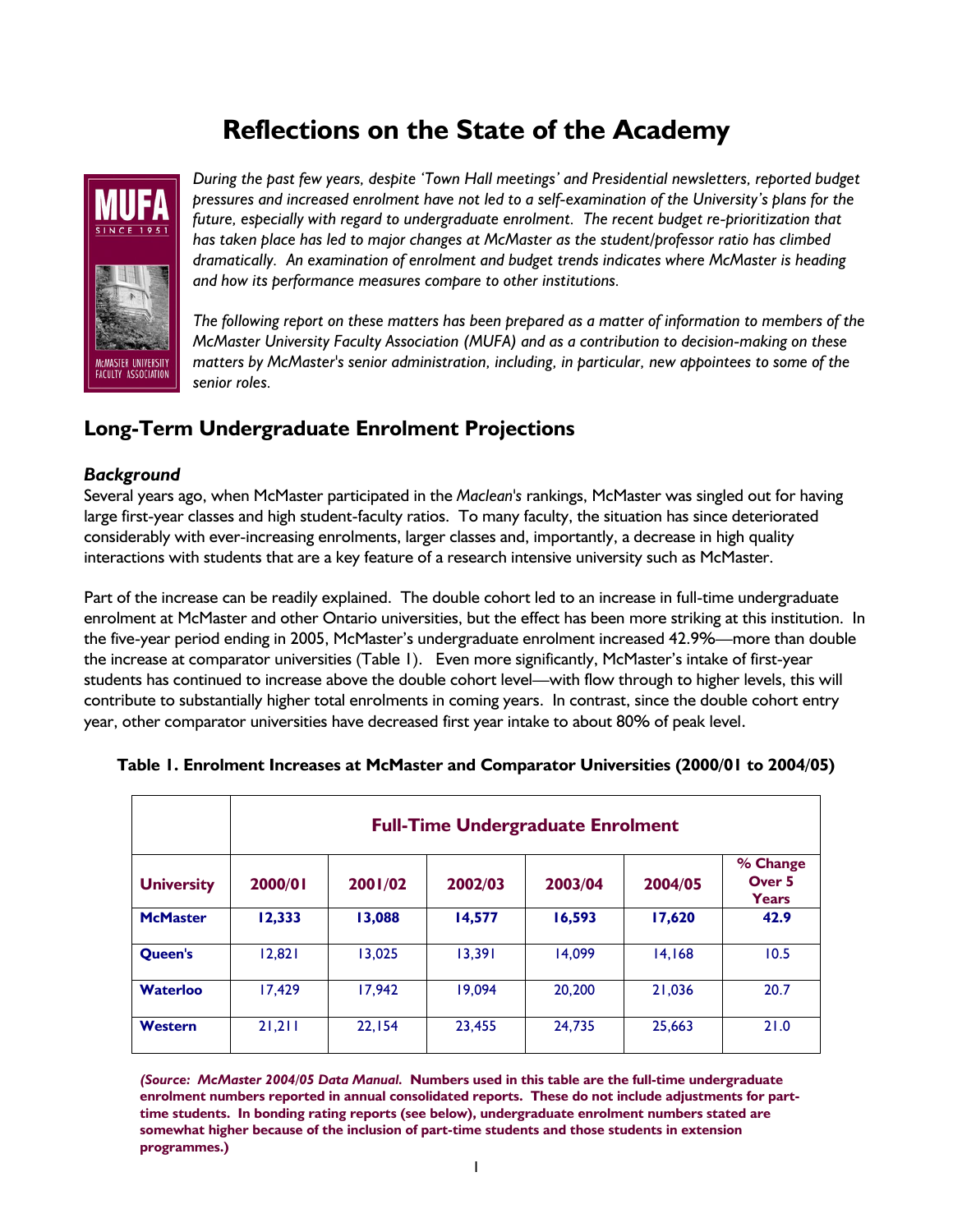There are several enrolment-related issues that are unique to McMaster. We have very high student-faculty ratios that show no sign of easing—in fact, they will likely continue to increase. Even though the faculty salary component is a declining proportion of the University's overall budget, budget control measures are focused on reducing the faculty component further. As all members of the University community realize, a decrease in the professoriate will adversely affect McMaster's ability to compete for students and research dollars. Professors must increasingly divert more time to dealing with issues that are normally handled by other members of the community.

#### *Consultation regarding Enrolment Targets*

Within "Refining Directions", the University administration appeared to embrace a philosophy of consultation with the University community to ensure that McMaster's future was robust, was well planned and would allow McMaster to continue to be one of Canada's premier research institutions. As a consequence, in 2004 the administration stated that it would seek approval for projected enrolment targets through Senate. However, despite considerable public discussion, no binding motion was ever presented to Senate or approved by the Board of Governors for any increases beyond the previous Senate-approved limits. Projected enrolments are made on a year-to-year *ad hoc* basis (Figure 1, p. 5 below).

During consultative presentations associated with "Refining Directions", including Senate discussions, Faculty meetings and Town Hall presentations, three potential enrolment scenarios were presented and discussed as shown in Figure 2 (p. 6). It is probably fair to say that the highest enrolment option provoked a strong reaction among faculty as being an untenable option. Since those discussions, however, our track record on enrolment indicates that we are increasing enrolment even faster than the "Think Big" projection (Figure 2). The "Refining Directions" scenarios are, for practical purposes, the last time we as an academic community had a serious public discussion regarding long-term, stable enrolment targets.

In examining more recent administrative statements on future enrolments, the projected acceptance rates and actual acceptance rates amongst entering students, it is clear that the current situation is not the result of any deliberate plan—rather it is a result of successive underestimations coupled with annual unplanned increases in intake of first year students. If the administration actually believed that the stable enrolment for the University should be about 17,000 students, as indicated in the 2005/06 Consolidated Report, attempts would have been made in subsequent years to return to this level. Clearly, no such attempt has been made. Instead, the new increased enrolments, rather than being an admitted error to be corrected in the following year, have simply become the new baseline against which future planned increases are made (Figure 1).

The discussions of enrolment following the approval of "Refining Directions", have been minimal. It is true that we now have an Enrolment Management Team that plans and projects immediate enrolment, but their deliberations are not part of any public discussion, other than as reports for information to Senate.

The increased enrolment taxes existing facilities, especially student-oriented facilities like the student center which were obviously built to accommodate a smaller population. It could be argued that the overcrowding problems at facilities like Quarters, which have contributed to a licence review, can be attributed in part, to campus planning that did not project the large increases that we have experienced. Inadequate infrastructure would be serious enough if increases in the faculty complement kept pace with the succession of enrolment increases. But, as Table 2 clearly indicates, they have not. In recent years, despite escalating undergraduate enrolment, there has been only a slight increase in the total number of full-time, tenure or tenure-track professors at McMaster. The recent discussions of faculty replacement and recruitment are not encouraging the administration plans to replace only a small fraction of faculty who opted for the recent retirement package. A predictable consequence of this is an increased student-faculty ratio (Figure 3, p. 7).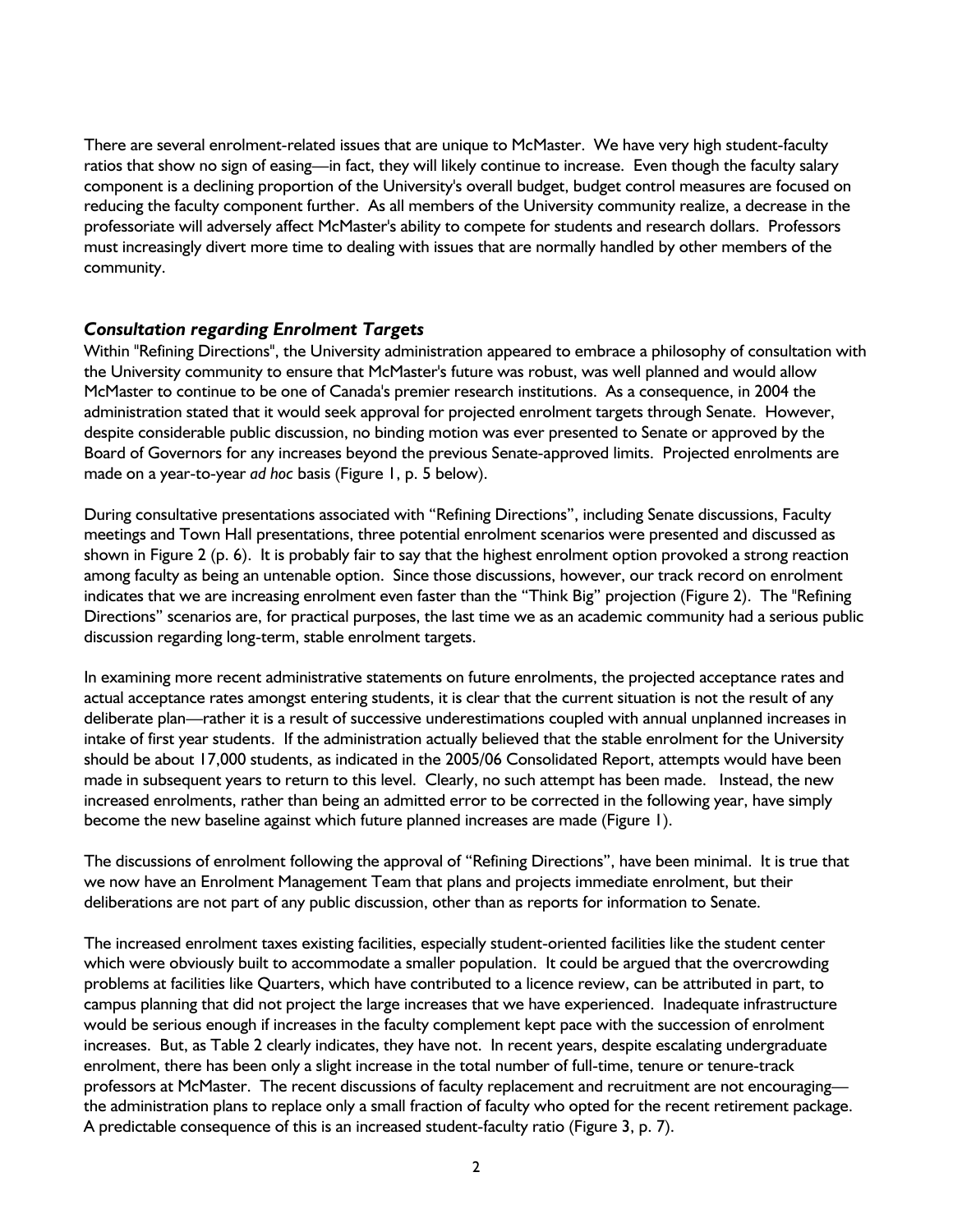| Year | <b>Full-Time Undergraduate Students</b> | <b>Faculty</b> | <b>Student-Faculty Ratio</b> |  |  |  |  |
|------|-----------------------------------------|----------------|------------------------------|--|--|--|--|
| 2001 | 12,691                                  | 749            | 16.9                         |  |  |  |  |
| 2002 | 14,110                                  | 787            | 17.9                         |  |  |  |  |
| 2003 | 16, 111                                 | 836            | 19.3                         |  |  |  |  |
| 2004 | 17,033                                  | 851            | 20.0                         |  |  |  |  |
| 2005 | 18,238                                  | 853            | 21.4                         |  |  |  |  |
| 2006 | 18.742                                  | 866            | 21.6                         |  |  |  |  |

**Table 2. Full-Time Undergraduate Student Enrolment (2001-2006)**

#### *(Source: McMaster 2004/05 Data Manual and Department of Planning & Analysis)*

Though the Campus Plan is considered a key guidance document, it has not been widely examined by the University community as a whole and almost no reference is made to it by the administration when discussing budget and enrolment projections. Given the physical limits on the size of McMaster due to the surrounding enclosing communities, it is hard to imagine how we could have almost doubled the size of this University in the last 10 years without a serious discussion of the consequences of such an expansion.

The lack of discussion of the Campus Plan simply indicates that there has been little active engagement in enrolment discussions. Last year, the administration was given an explicit instruction, through the Ontario Multi-Year planning exercise, to consult with faculty in projecting enrolments for the next five years' enrolment targets. To date, no such consultation has taken place regarding specific targets and the administration's future enrolment targets have not yet been made available even though a commitment to do so was made in the Provost's December 2006 Town Hall report. A draft of the University's Multi-Year Agreement report is posted on the McMaster website but mandated enrolment targets are not included in the public version. The failure to consult with faculty, *when explicitly requested to do so by the province*, is troubling.

It is surprising that our President, in an interview with the *Hamilton Spectator*, would blame the provincial government for an increase in enrolment that we, as an institution, control. He stated that the 10 percent increase in McMaster's entering class, which was well above the 7.0 percent provincial average, is an "*unplanned increase"*. In fact, the 10 percent increase, though representing a far greater increase than the administration had predicted would occur, is not inconsistent with the previous pattern of exceeded targets. The effects of dramatically increasing first-year enrolment are felt, not only in the first year, but also in successive years as these students seek more specialized instruction and opportunities through closer contact with professors, teaching assistants and support staff to further their research/teaching experience. These opportunities are experiences for which McMaster has been renowned.

### **Budget**

### *Trends*

The budget has been a preoccupation over the past year and trends in the budget bear closer examination. Revenue at McMaster over the past few years has increased dramatically (see Figure 4, p. 8). There has also been a consequent increase in major expense items (Figure 4). Interestingly, the academic salary component (shown in blue) has increased at a much slower rate than other budget line items, presumably because of lack of faculty renewal. The proportion of the University budget allocated to Academic salaries, including benefits, has declined from 32 to 24% in the last 5 years—in most Ontario universities there has been little change in this statistic.

McMaster planning documents are extremely conservative and generally predict continuing deficits (see for example the [Financial Plan 2004/05 to 2006/07](http://www.mcmaster.ca/bms/pdf/2004-05-finplan.pdf)). Conservative assumptions may be useful in planning, but they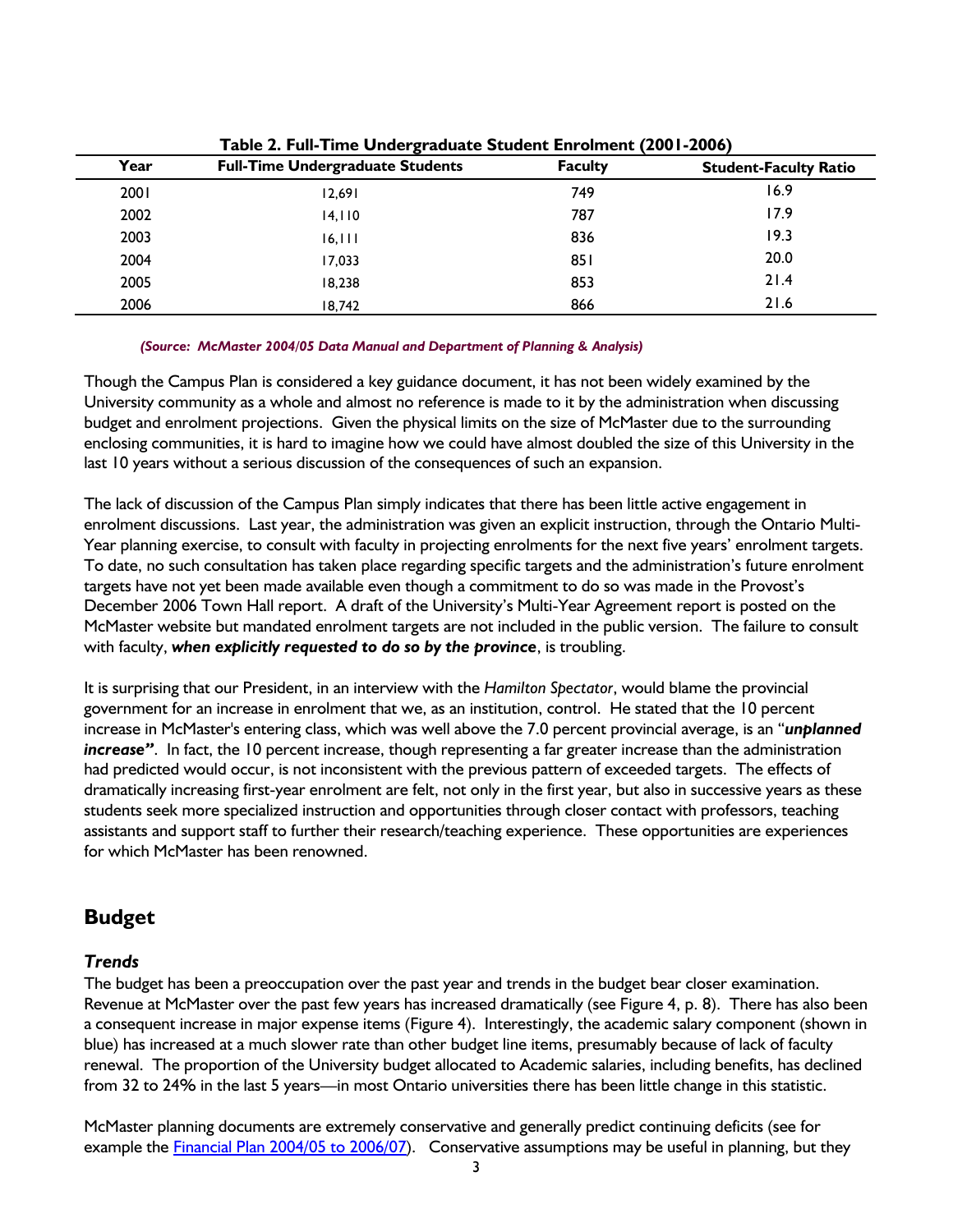have not proven to be good predictors of the future financial health of the institution—predicted deficits invariably become surpluses. Since these variances (often tens of millions of dollars) are greater than the current "structural deficit", it is debatable whether the institution really has to employ cost control measures that endanger the ability of the university to fulfill its teaching and research mandate.

### *Future Plans*

McMaster's plans, and concerns for the future, are perhaps best summarized by external reviewers such as DBRS and Standard and Poor's bond rating agencies. Recent reviews are found at

#### [DBRS March-2007](http://www.mcmaster.ca/bms/pdf/dbrs_report_March2007.pdf) [Standard and Poor's Dec-2006](http://www.mcmaster.ca/bms/pdf/S&P_report_December2006.pdf)

These reports indicate that McMaster has a continued high credit rating based on strong revenue and decreased liabilities. The reports credit "McMaster's conservative approach to finances as evidenced by its consistent annual operating surpluses, strong endowment portfolio, and unrestricted financial resources that are greater than its debt obligations". The high bond rating permits the administration to offer a relatively large bond issue to fund capital improvements without jeopardizing its stable AA rating. The administration's plans for additional debt financing are revealed in the DBRS report (e.g., "However, potential plans to take on between \$80 million and \$150 million in new debt to fund capital projects, including the new residence, a parking facility and the engineering building, constitute the key risk for the rating"). It is surprising that a discussion of the long-term implications of a large bond have been omitted from Town Hall presentations and University reports.

The bond rating reports note that the unfunded pension liability and unfunded post-retirement benefit obligations, expressed as a percentage of the total budget, have decreased substantially since the last evaluation (the information in the DBRS report is more up to date on this subject than the Standard and Poor's report).

*In toto*, the financial health of McMaster is regarded, at least by external agencies as very good, especially when compared to other universities. These general points simply extend points made by Richard Stubbs in previous communications regarding the different portrayals of finances made to external agencies and to the local community.

The combination of increased enrolment and the lack of renewal of professorial positions will pose an increasing challenge. As faculty, we should continue to demand a robust accounting of the University administration, particularly with respect to budgeting and enrolment projections. Faculty members on the MUFA Executive, Senate and the Board of Governors have special responsibility to question plans and assumptions that may ultimately endanger the quality of the teaching and research environment. We have one of the highest bond ratings among Canadian universities, and yet we are now contemplating budget strategies that strike at the very heart of academia by undermining the ability of the professoriate to undertake its research and teaching mandates.

We welcome questions and comments. Please forward them to [mufa@mcmaster.ca](mailto:mufa@mcmaster.ca).

MUFA Executive July 19, 2007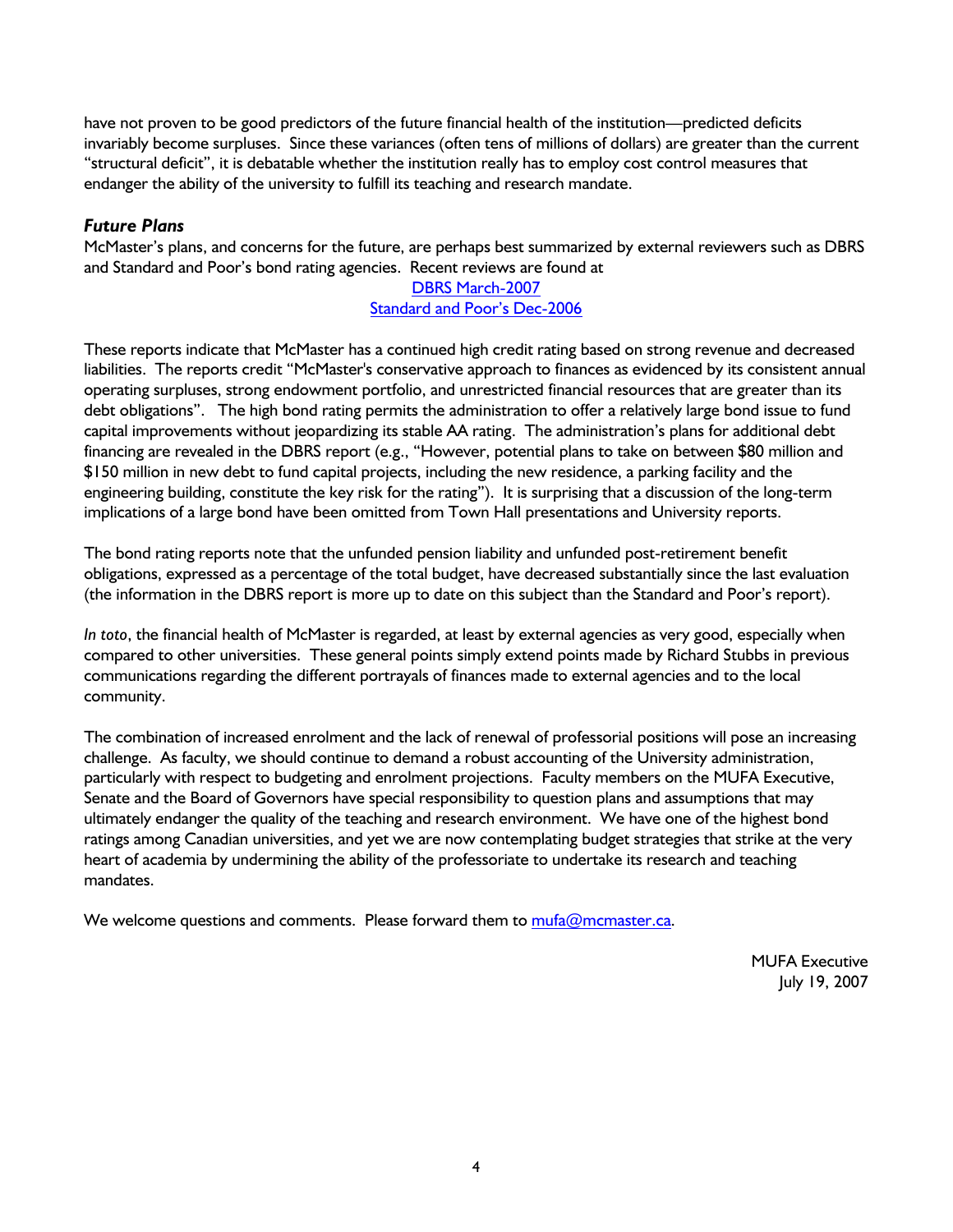# **Figure 1. McMaster Administration enrolment reports and predictions. (source: McMaster Consolidated Budgets)**

# 2005-2006



# 2006-2007



# 2007-2008

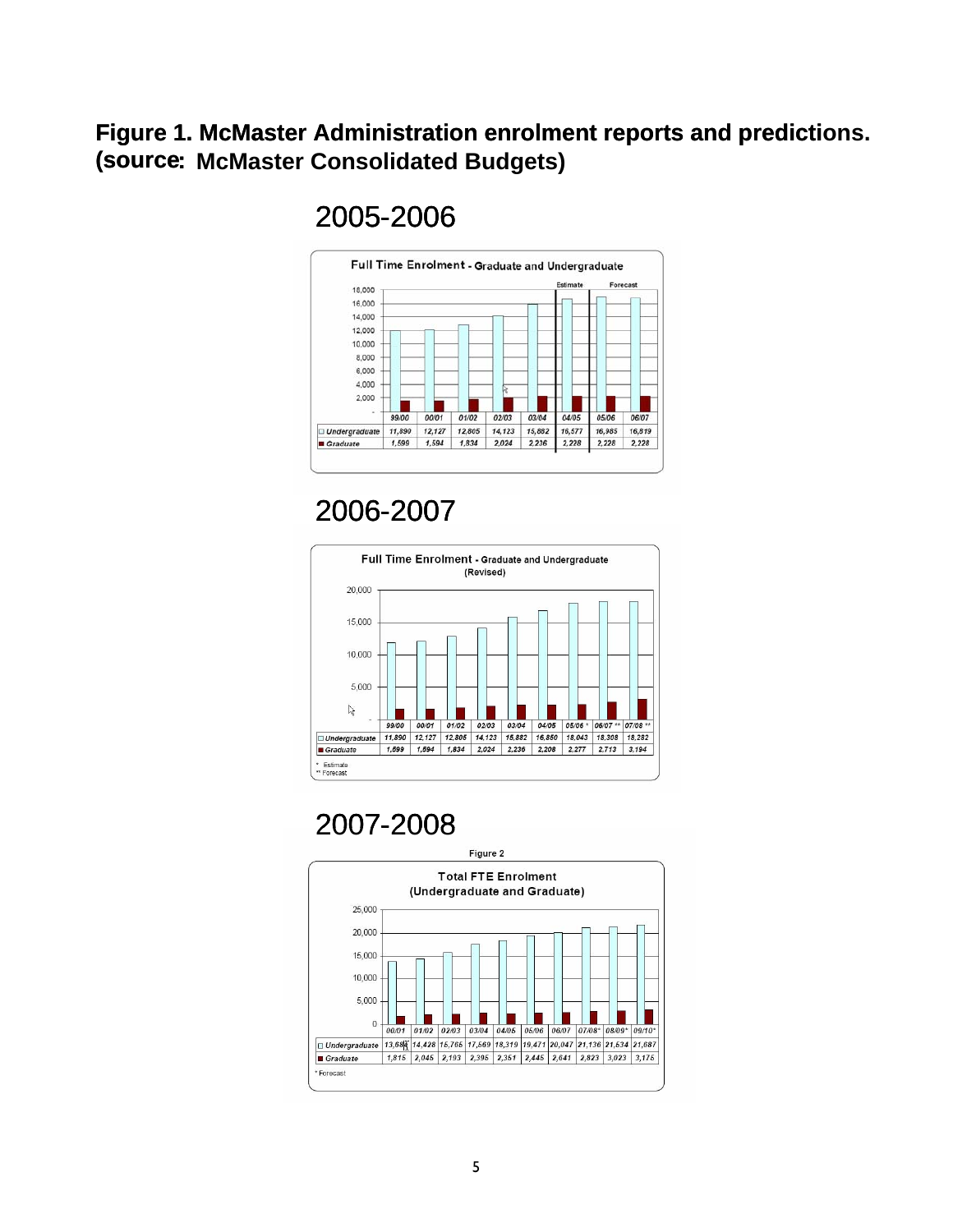



**Year**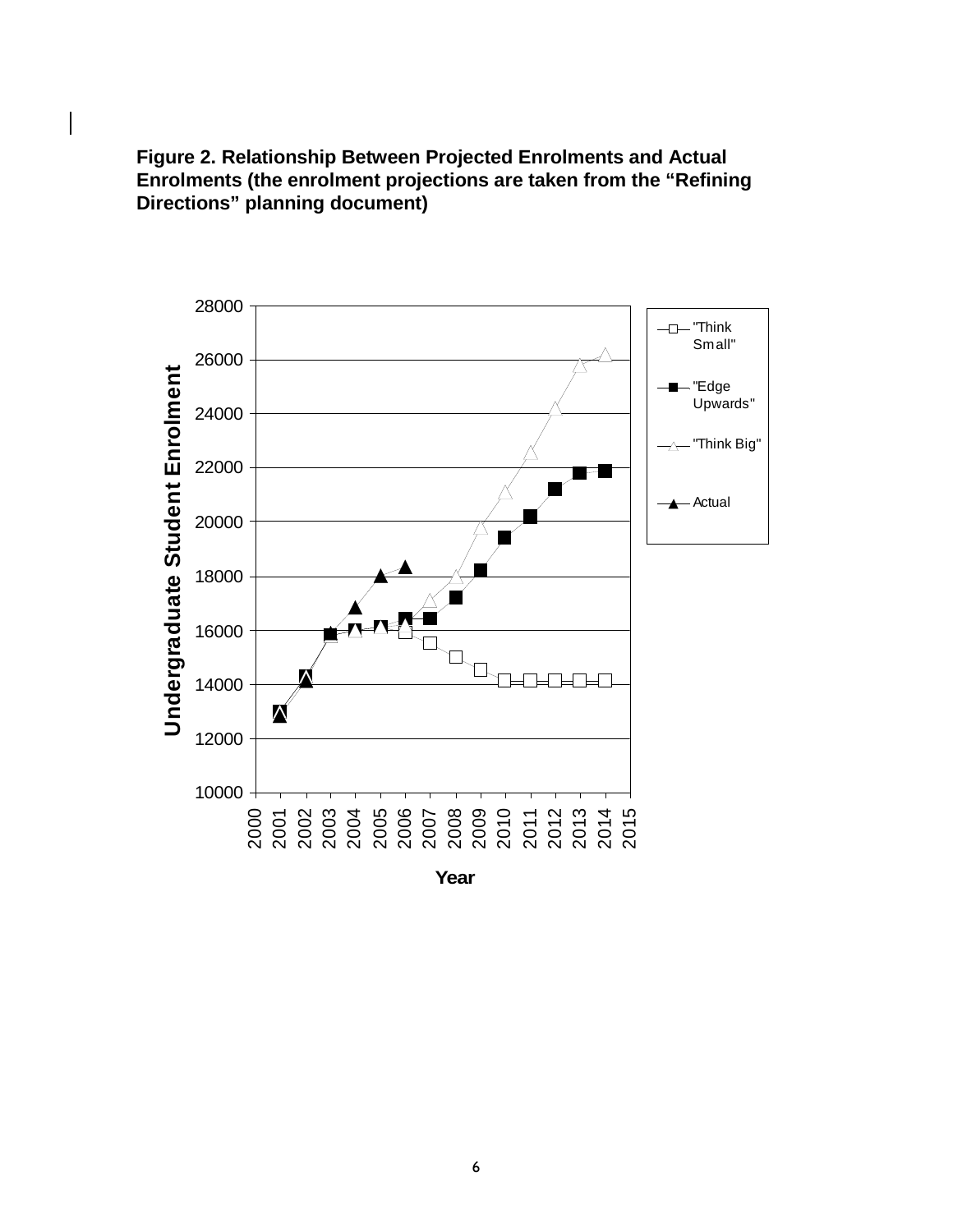**Figure 3. Undergraduate Enrolment and Student/Faculty Ratio (note that only full-time undergraduate students are included)**

 $\overline{\phantom{a}}$